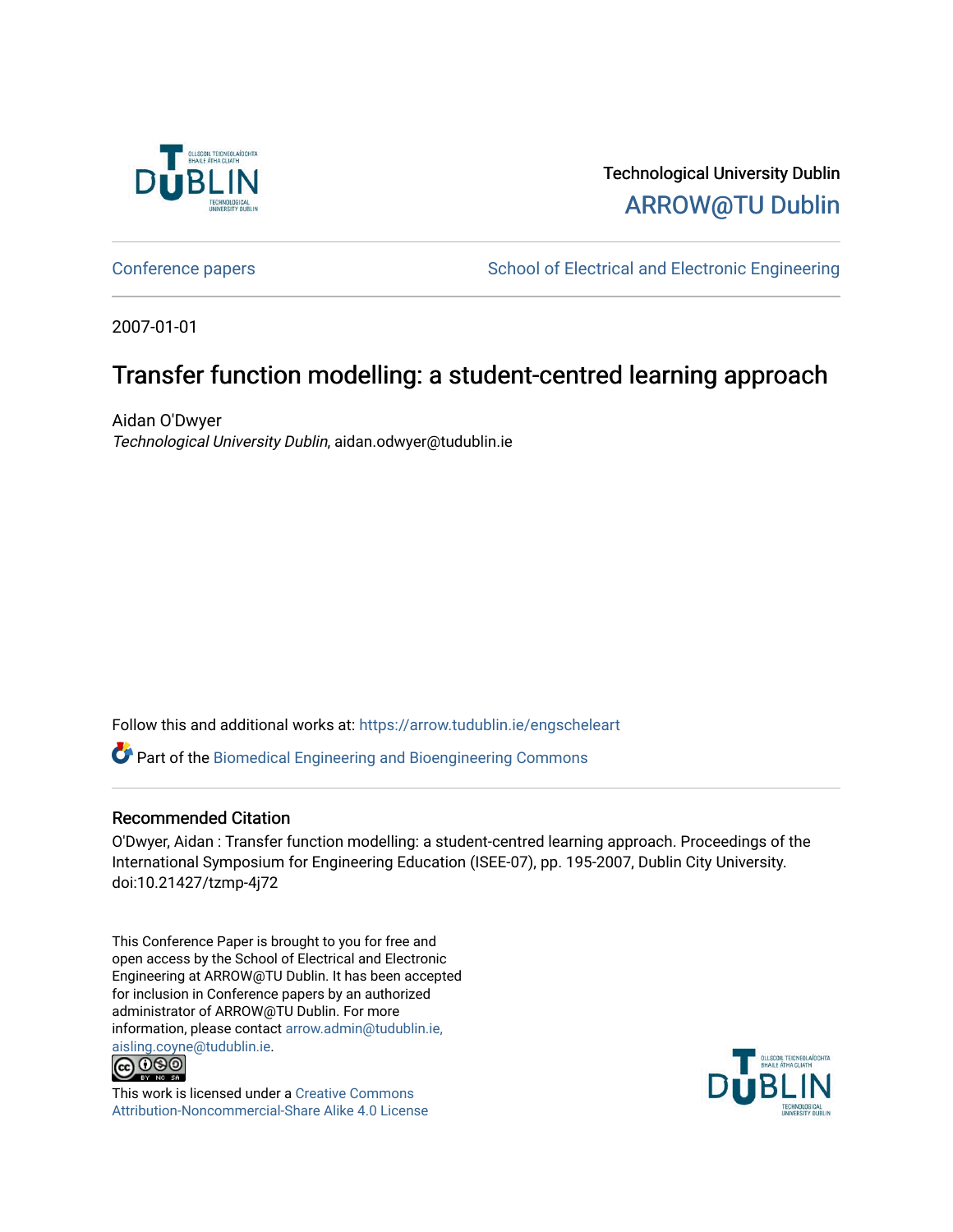## **TRANSFER FUNCTION MODELLING: A STUDENT-CENTRED LEARNING APPROACH**

#### **Aidan O'Dwyer**,

School of Control Systems and Electrical Engineering, DIT, Kevin St., Dublin 8.

#### **ABSTRACT**

Traditionally, the modelling of real systems in engineering, using transfer functions, has been done in a mathematically intense manner. However, non-traditional learners such as mature students, part-time students and students without a conventional second-level educational background may not have strong mathematical foundations; in addition, all students increasingly expect technical work which is practical and which motivates independent learning. This paper reports on, reflects on and evaluates an innovative experiment developed by the author to estimate a transfer function model of a person's eye-brain-hand motor response. In the experiment, carried out using a PC with data acquisition capability, the person is successively asked to track, with a mouse, ten sine wave signals at different frequencies on a computer screen. Based on an average of the data recorded, the person's eye-brain-hand motor response in the frequency domain is recorded (and may be summarised on a *Bode plot*). Subsequently, the parameters of a single input, single output (SISO) process model may be determined, using the analytical technique developed by O'Dwyer [1].

## **INTRODUCTION**

Significant effort has been devoted to determining a model for the human motor response. Early work is reported in [2]-[4]. Extensive work on modelling of neurological control systems is presented by Stark [5]; in elegant experiments, the author determines, for example, frequency response plots for the dynamic characteristics of the human motor co-ordination system and frequency response plots of the control system of the human hand. In other work in the frequency domain, Gittleman *et al*. [6] developed transfer functions for human tracking response based on a one-dimensional, sine wave tracking experiment. A joystick is used to allow tracking of the sine wave. In a wider discussion of the measurement of sensory-motor control performance capacities, Jones [7] suggests that the use of sinusoidal tracking signals is valuable for the study of the human frequency response; in particular, the "periodicity, constantcy of task complexity (over cycles) and spectral purity of sine targets" are useful for detecting changes in performance (such as learning or lapses in concentration) within an experimental run. A number of references are quoted.

The experimental work reported in this paper has been inspired primarily by the work of Stark [4] and Gittleman *et al*. [6]. As an alternative to the use of a joystick (in [6]), it has been decided to track sine waves, at different frequencies, on a computer screen using the PC mouse. The subsequent transfer function models, deduced from the frequency response data, have been developed using an analytical method [1]. The analytical method is based on direct calculation of the parameters from the frequency response, using simultaneous equations.

#### **EXPERIMENTAL DETAILS**

The experiment is carried out using a personal computer with a data acquisition card and suitable software (MATLAB/SIMULINK and HUMUSOFT) to record the input sine wave (generated in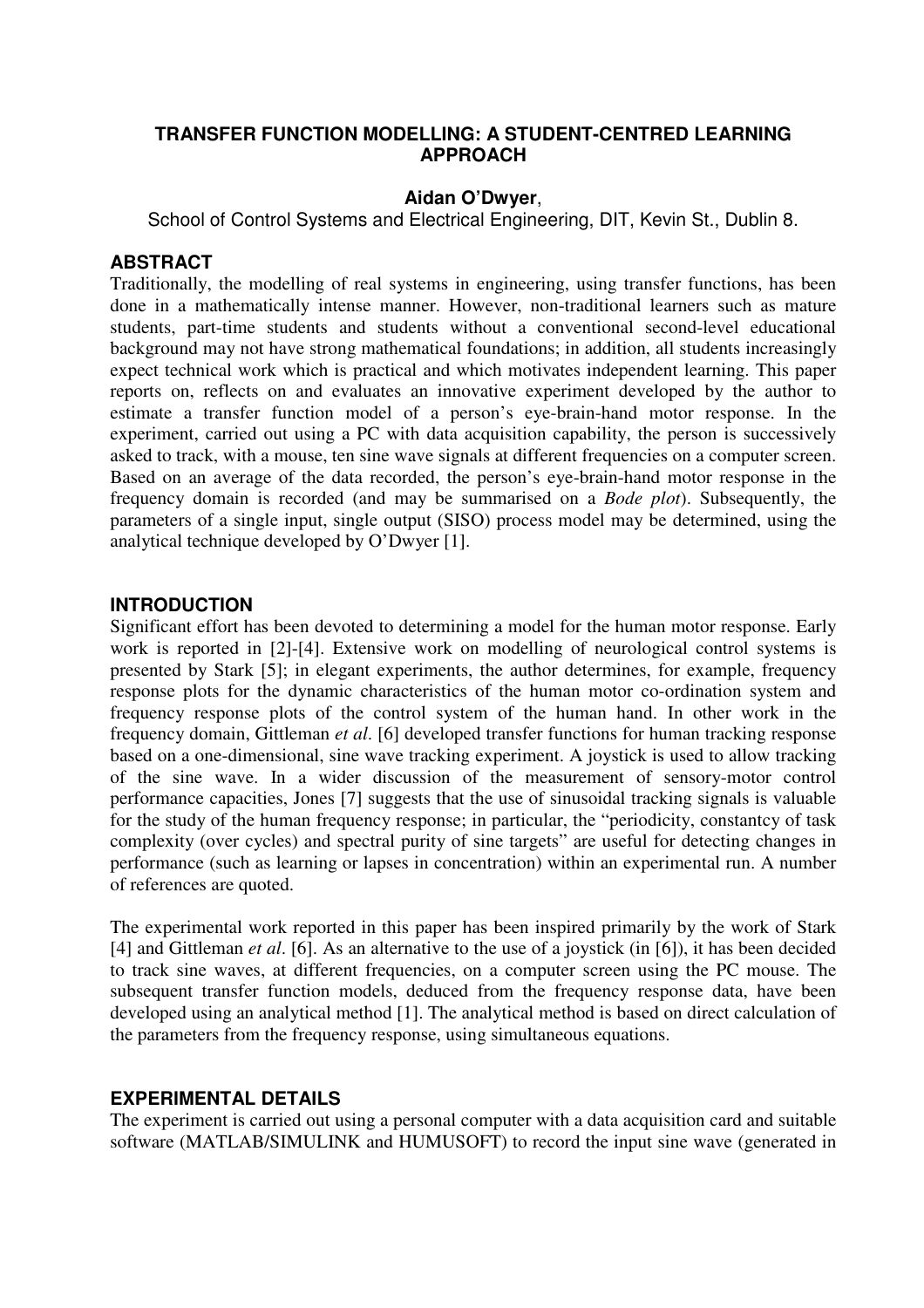SIMULINK) and the person's tracking sine wave. The person is requested to track, with a mouse, ten sine wave signals at frequencies from 0.1 Hz to 1 Hz, in steps of 0.1 Hz, on a computer screen. Six cycles of the sine wave are tracked at any one frequency. A typical example of one sine wave input signal (at a frequency of 0.1 Hz), and a person's tracking attempt, is shown in Figure 1. As expected, subjects tended to have little difficulty in tracking such slow signals; as the frequency of the input signal increased, tracking difficulties also increased.



Figure 1: Typical tracking attempt

The magnitude (i.e. the ratio of the amplitude of the output and input signals) and the phase difference between the output and input signals (labelled as phase 1, phase 2 etc. on Figure 1), were recorded at the ten individual frequencies. Based on an average of the magnitudes and phase differences recorded, a *Bode plot* is drawn from the data, and a transfer function for the motor response is developed from the plotted data. Specifically, the amplitude is taken over an average of four cycles, ignoring data from the first and last cycle. The phase is taken as the average of the four phases indicated in Figure 1; again, the early recorded data is ignored. Such early data tends to be less reliable, as experience had shown that the user needs a short time to adjust to the frequency of the input signal.

## **EXPERIMENTAL RESULTS**

A series of experimental results have been collated. Altogether, since the experiment was developed, seventy-six sets of data have been gathered. Some of these sets of data have had to be excluded from the analysis, as, despite instructions to track the data after it becomes visible on the screen, in some cases subjects predicted the very regular sine wave input. Further work is required on the algorithm to minimise this problem.

After the data mentioned above was excluded, 54 data sets remained. Data was gathered when tracking was done with both the dominant and non-dominant hand. The data gathered can be classified as follows: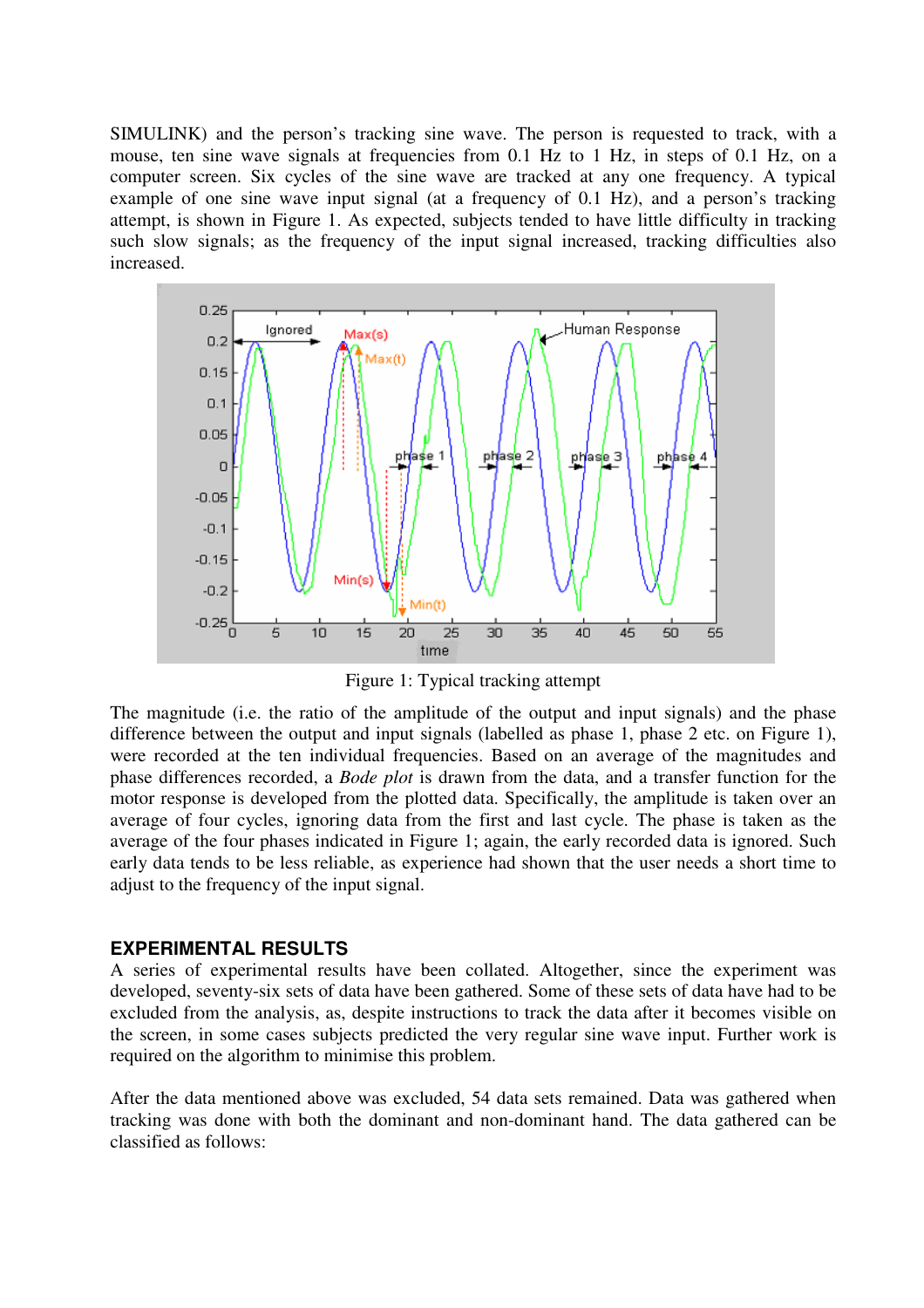- 1. Data gathered in May 1999 from a 36 year old male (myself). Three sets of data were gathered for the dominant hand and two sets of data was gathered for the non-dominant hand.
- 2. Data gathered in January 2006, in the early morning and late evening, from a 42 year old male (myself). Fourteen sets of data were gathered for the dominant hand and thirteen sets of data was gathered for the non-dominant hand.
- 3. Data gathered from May 1999 to January 2006 from both male and female students, with a typical age of 21 years. Twenty sets of data were gathered for the dominant hand and six sets of data was gathered for the non-dominant hand.
- 4. Data gathered in May 1999 from an older group of subjects. This is non-dominant hand data.

Figure 2 shows the Bode plot of all the data gathered. Magnitude is measured in decibels (dB) with phase measured in degrees. Table 1 gives the average data, at angular frequency ω (phase  $\phi_p$  is measured in radians and magnitude  $|G_p|$  is recorded in non-decibel format).



Figure 2: Bode plot of all the data gathered

| $\omega$ (rads/s)   0.68   1.30   1.90   2.56   3.14   3.81   4.33   5.03   5.70   6.28 |  |                                                                                                                                             |  |  |  |
|-----------------------------------------------------------------------------------------|--|---------------------------------------------------------------------------------------------------------------------------------------------|--|--|--|
| $\phi_{n}$ (rads)                                                                       |  | $\vert$ -0.20 $\vert$ -0.39 $\vert$ -0.55 $\vert$ -0.66 $\vert$ -0.87 $\vert$ -1.08 $\vert$ -1.25 $\vert$ -1.55 $\vert$ -1.82 $\vert$ -2.03 |  |  |  |
| $ G_{\mathfrak{p}} $                                                                    |  | $1.02$   1.01   1.00   1.02   1.01   1.01   1.00   1.01   1.01   0.99                                                                       |  |  |  |

Table 1: Average of the data

It should be noted that the resolution possible on the phase varies with frequency, as the sample time of 0.05 seconds used to gather the data is the minimum possible with the data acquisition card and software used. The resolution on the phase is 0.031 radians at  $\omega$  = 0.68 rads/s, rising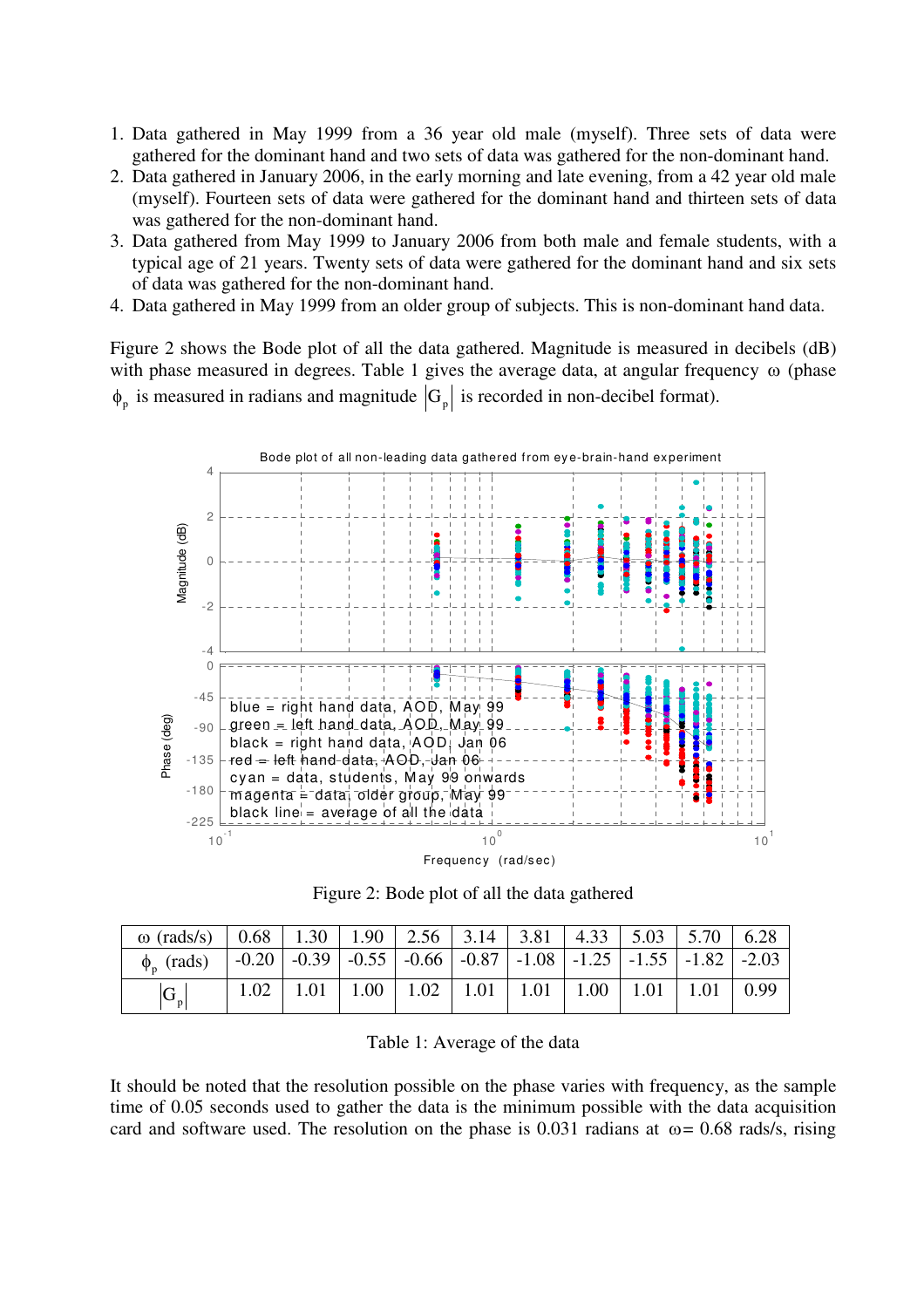linearly to 0.314 radians at  $\omega$  = 6.28 rads/s. As phase varies almost linearly with frequency, the resolution in phase as a percentage of the phase recorded is approximately constant at 16%.

On application of the analytical method of transfer function determination [1], it was discovered that, on average, that the data could be modelled by a gain term,  $K<sub>m</sub>$  (which depends on the magnitude), and a reaction time delay term,  $\tau_m$  (which depends on the phase). In addition, as Table 1 reveals,  $K_m$  is approximately 1, even at higher frequencies. This means that subjects tend to be able to track the amplitude of the sine wave accurately. Thus, overall, the data may be summarised by a delay term, which may be determined as 0.30 seconds. After adjusting for the sample time of 0.05 seconds, the average eye-brain-hand motor response reaction time is recorded as 0.25 seconds.

Table 2 summarises results obtained from a more detailed analysis of the data. The delay determined could be expected to have a maximum inaccuracy of 16%.

| Condition                                                                | Delay determined |  |  |
|--------------------------------------------------------------------------|------------------|--|--|
|                                                                          |                  |  |  |
| Average of all data gathered                                             | $0.25$ s         |  |  |
|                                                                          |                  |  |  |
| Average, dominant hand data, male/female students, May 1999 - Jan. 2006  | 0.14 s           |  |  |
| Average, dominant hand data, 22 year old male (William), May 1999        | $0.16$ s         |  |  |
| Average, dominant hand data, 36 year old male (myself), May 1999         | 0.20 s           |  |  |
| Average, dominant hand data, 42 year old male (myself), January 2006     | 0.32 s           |  |  |
|                                                                          |                  |  |  |
| Average, non-dominant hand data, 22 year old male (William), May 1999    | 0.19 s           |  |  |
| Average, non-dominant hand data, male/female students, May 99 - Jan. 06  | 0.20 s           |  |  |
| Average, non-dominant hand data, 42 year old male (myself), January 2006 | $0.41$ s         |  |  |

#### Table 2: Summary of results obtained

Clearly, the delay recorded, on average, increases with age; on average, there is also an increase in reaction time required if the non-dominant hand is used. Both of these results are intuitively expected. Other results showed that there were no significant differences in reaction times recorded when

- Data was gathered in the morning (07:55-12:11) versus data being gathered in the late evening (20:00-21:20);
- Data was gathered from male and female students and compared.

## **PEDAGOGICAL ISSUES**

Since its development in 1999, this experiment has been carried out by students taking a control engineering option in the programmes in electrical/electronic engineering at DIT. Traditionally, the modelling of real systems in engineering, using transfer functions, has been done in a mathematically intense manner. However, non-traditional learners such as mature students, parttime students and students without a conventional second-level educational background may not have strong mathematical foundations; in addition, all students increasingly expect technical work which is practical and which motivates independent learning. The author has found that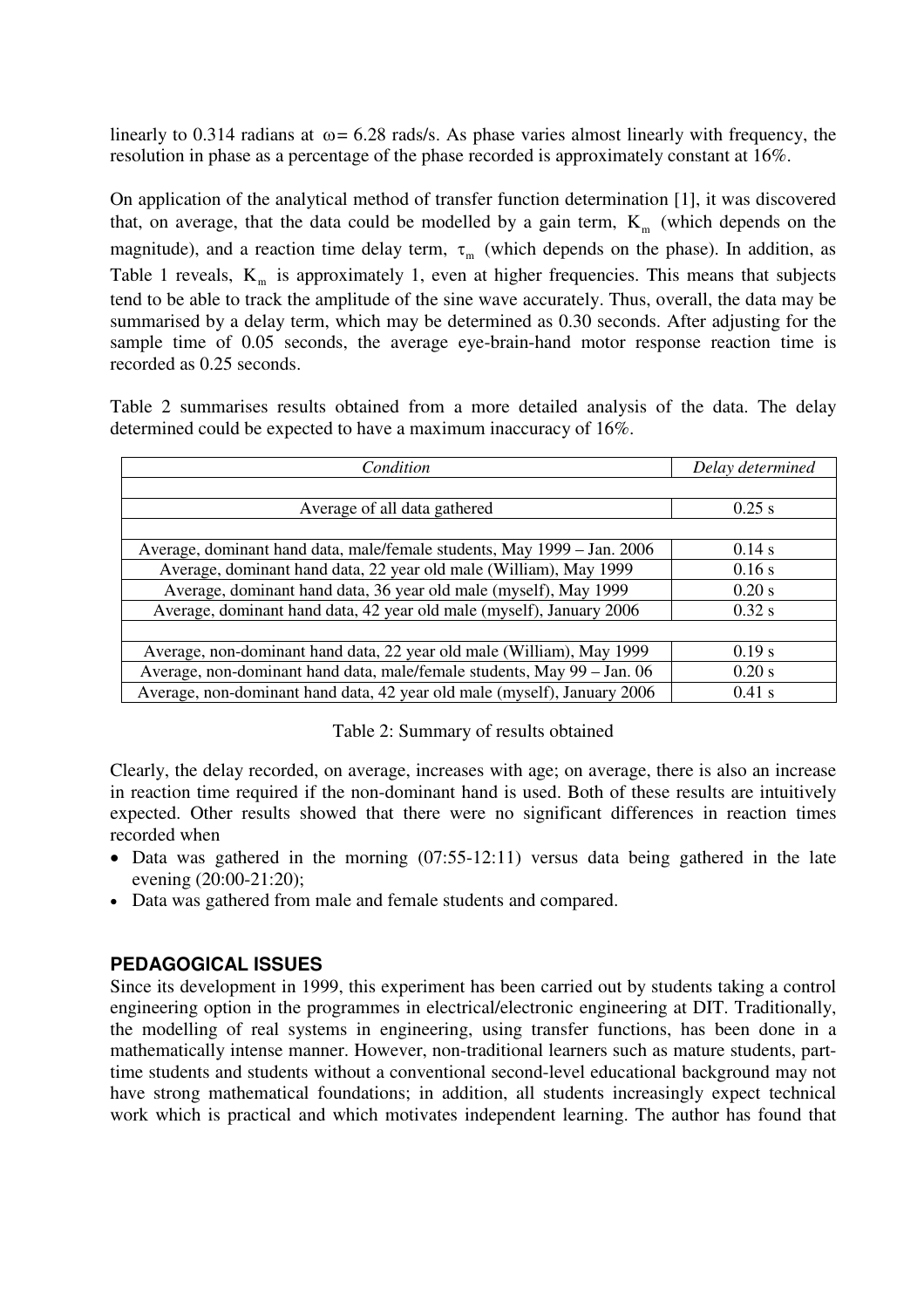students are enthusiastic about the experiment and frequently spend over the allocated time on aspects of it.

The following questionnaire was distributed to a group of students performing the experiment in the 2005-6 academic year, to get formal feedback on their experiences with the experiment. *Please answer the following questions. To answer each question, please write a number between 1 and 5, with* 

- *5 strongly agree*
- *4 agree*
- *3 unsure*
- *2 disagree*
- *1 strongly disagree*
- *1. The work was a beneficial learning experience (compared to other exercises)*
- *2. The work is user-friendly*
- *3. The work complements and enhances my understanding of lecture material*
- *4. The work is fun and sustained my interest*
- *5. I became more interested in the material because of this work*
- *6. There is enough time to perform the work*
- *7. I would recommend this work to others*
- *8. Any other comments*

When the feedback was analysed, students agreed with the statements that:

• *The work was a beneficial learning experience (compared to other exercises)* 

– average number: 4.3

- *The work is user-friendly average number:* 4.2
- *The work complements and enhances my understanding of lecture material*

– average number: 4.5

- *The work is fun and sustained my interest* average number: 4.5
- *I became more interested in the material because of this work* average number: 4.0
- *I would recommend this work to others* average number: 4.3

Students were unsure about the statement that *There is enough time to perform the work* (average number: 3.0).

Overall, student feedback is encouraging; the reasons for this, in the author's opinion, are

- The experiment provides direct feedback to the user on the PC screen;
- The experiment is not excessively time-consuming; a typical experiment time to gather one set of data, at 10 frequencies, is 10 minutes;
- A competitive edge among (typically, male) students is frequently observed, with a desire to have the shortest reaction time;
- A motivational aspect for some students is the application of the idea in biomedical engineering, possibly in the diagnosis of some motor response disorders; as the experiment provides direct feedback to the user on the PC screen, it lends itself to providing motivation to a person attempting to regain motor function after a neurological setback, such as a stroke.

However, the experiment is somewhat tedious to carry out because of its repetitive nature. In addition, as mentioned, it is possible for subjects to predict, rather than track, the very regular sine wave inputs.